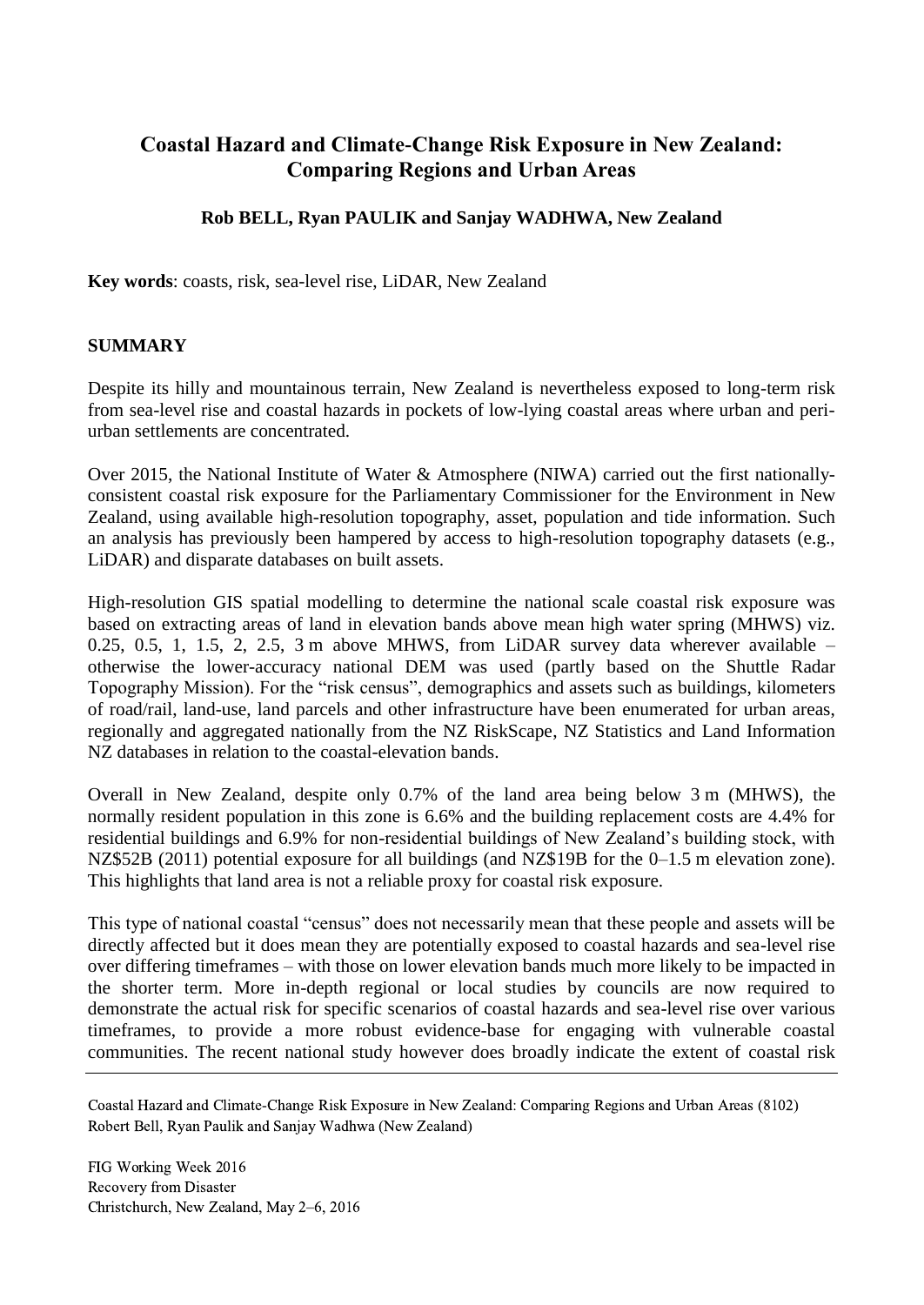exposure nationally and which regions or urban areas are more at risk from coastal inundation hazards in conjunction with rising seas. It also highlighted some shortcomings in using national geo-spatial databases which can be rectified.

Coastal Hazard and Climate-Change Risk Exposure in New Zealand: Comparing Regions and Urban Areas (8102) Robert Bell, Ryan Paulik and Sanjay Wadhwa (New Zealand)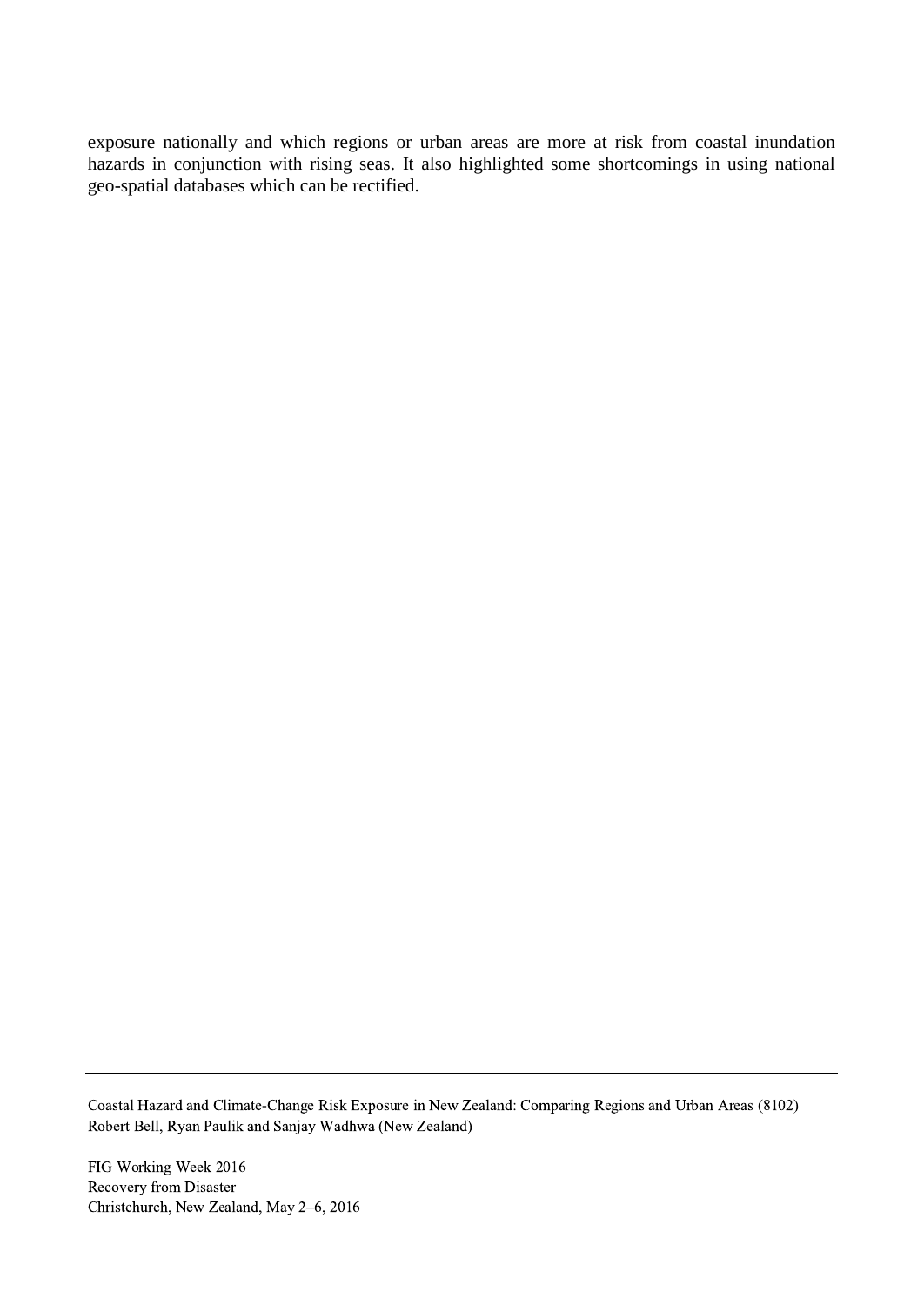# **Coastal Hazard and Climate-Change Risk Exposure in New Zealand: Comparing Regions and Urban Areas**

# **Rob BELL, Ryan PAULIK and Sanjay WADHWA, New Zealand**

## **1. BACKGROUND**

Despite its hilly and mountainous terrain, New Zealand (NZ) is nevertheless exposed to long-term risk from sea-level rise and coastal hazards in pockets of low-lying coastal areas where urban and peri-urban coastal-holiday settlements and infrastructure are concentrated.

The national NZ Coastal Policy Statement requires land-use planning out for "at least 100 years" and to avoid redevelopment or land-use change that would increase the risk from adverse effects of coastal hazards and climate change (including tsunami) together with an objective to locate new development away from coastal areas prone to risk from climate change.

The mean level of the sea is rising globally due to climate change from a warming atmosphere. Over the past century up to present, New Zealand's average rise in mean sea level has been similar to the global-average rate – therefore future projections of global-average sea-level rise are generally applicable to NZ (Hannah & Bell, 2012). In tandem with this rise in sea level, the frequency of coastal storm inundation has increased, as evident in low-lying parts of Auckland, with the occurrence of these events set to escalate as sea-level rise accelerates (Stephens, 2015).

Planning for both coastal erosion and inundation and climate-change effects is a hotly-contested space for vulnerable communities and their councils and requires a sound evidence base built around the time-varying risk exposure.

There has been no previous national overview of the coastal risk exposure New Zealand faces nationally and regionally to coastal weather-related hazards, long-term sea-level rise (SLR) and climate change, to inform national prioritisation and provide an indicative risk exposure comparing regions and urban centres. Such an analysis has previously been hampered by NZ-wide availability of high-resolution topography datasets (e.g., LiDAR) in all coastal areas and no comprehensive national database on assets and infrastructure to complement population census data. There is now about 85% of the low-lying coast (0–3 m above mean high water spring–MHWS) which has been covered by some form of LiDAR survey, albeit with varying accuracy and point-cloud density and the RiskScape project (Schmidt et al., 2011), a joint venture between NIWA and GNS Science, has galvanised efforts to collate a national databse of buildings and some types of infrastructure.

Against this backdrop, NIWA was commissioned by New Zealand's Parliamentary Commissioner for the Environment (PCE) to provide a nationally-consistent coastal risk exposure as a first pass assessment at the national level, aggregated up from a comparison of results at the urban and

Coastal Hazard and Climate-Change Risk Exposure in New Zealand: Comparing Regions and Urban Areas (8102) Robert Bell, Ryan Paulik and Sanjay Wadhwa (New Zealand)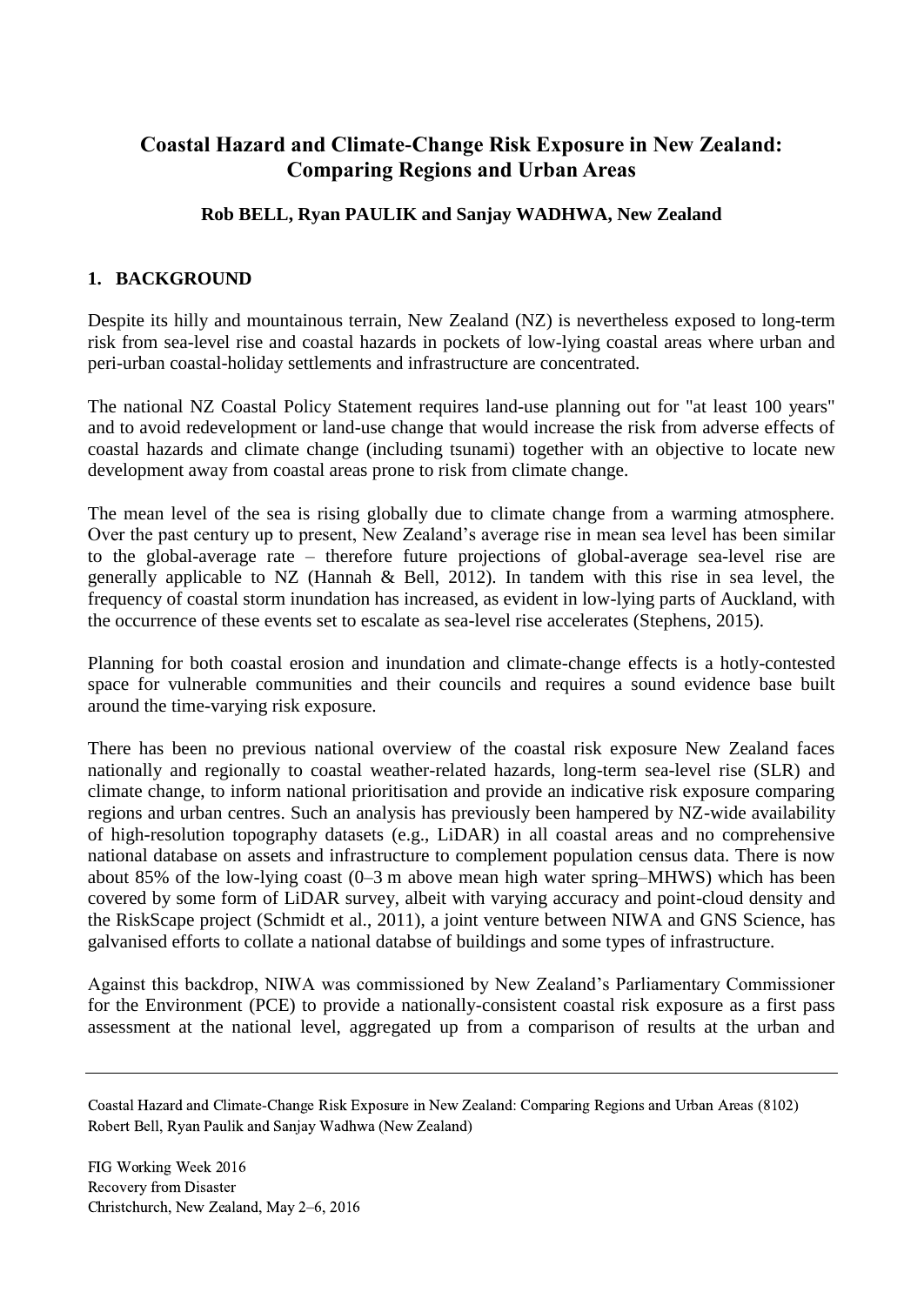regional levels (Bell et al., 2015). This underpinned the PCE's report on preparing New Zealand for rising seas (PCE, 2015).

# **2. METHODOLOGY FOR NATIONAL RISK EXPOSURE**

## **2.1 Overall Approach**

Inundation of lower-lying coastal areas usually occurs from a complex combination of coastal and weather processes (e.g., tides, storm surge, wave runup) modulated by climate variability from annual to inter-decadal climate cycles up to longer-term trends from climate change, particularly sea-level rise.

Assessment of the coastal inundation risk is usually undertaken for various likelihood (returnperiod) scenarios for the present-day situation and extended out to one or more planning timeframes, particularly for "at least 100 years" as required under the 2010 New Zealand Coastal Policy Statement. Tsunami is also a coastal inundation hazard to be considered when giving effect to the national policy statement. However, the exposure to coastal-inundation hazards also varies markedly between open coastal situations around different regions which have a high wave exposure compared with semi-enclosed embayments or inlets, and then between open coasts and more quiescent estuary, lowland river, fjord and harbour environments.

One approach would be to apply a generic storm-surge scenario across all coastal and estuarine areas of NZ, adding various increments of credible sea-level rise. However, because of the spatial variability in exposure to coastal-inundation hazards between and within regions, and the additional local, but sizeable, effect of wave runup, this study instead explores the coastal-risk exposure over a common set of land-elevation bands relative to the local mean high-water spring (MHWS).

Focusing on a stock take of residents and assets (buildings and some infrastructure types) in various coastal elevation bands, provides a first pass for the level of risk exposure nationally and a comparison between urban centres and regions. Lower elevation bands, up to 1–1.5 m above MHWS, have a higher exposure in the present and near future when compared to higher elevation bands, up to 3 m above MHWS. However higher elevation bands will be increasingly exposed to coastal hazards as sea level rises, particularly on wave-exposed coasts. The enumerated riskexposure values presented here are only elevation based with no modulation for existing coastal defences/levees or consideration of sea-inundation volumes being able to fully spread inland over wider low-lying coastal plains during storm-tides (or small tsunami).

## **2.2 Digital Elevation Models (DEMs)**

The national risk-exposure study was undertaken within the context that currently there is no nation-wide high-resolution digital elevation model (DEM) of NZ at sub-metre vertical accuracy. Yet, the accuracy of land-elevation datasets is paramount when discriminating combined coastal inundation and sea-level rise for elevation increments, such as 0.5 m.

Coastal Hazard and Climate-Change Risk Exposure in New Zealand: Comparing Regions and Urban Areas (8102) Robert Bell, Ryan Paulik and Sanjay Wadhwa (New Zealand)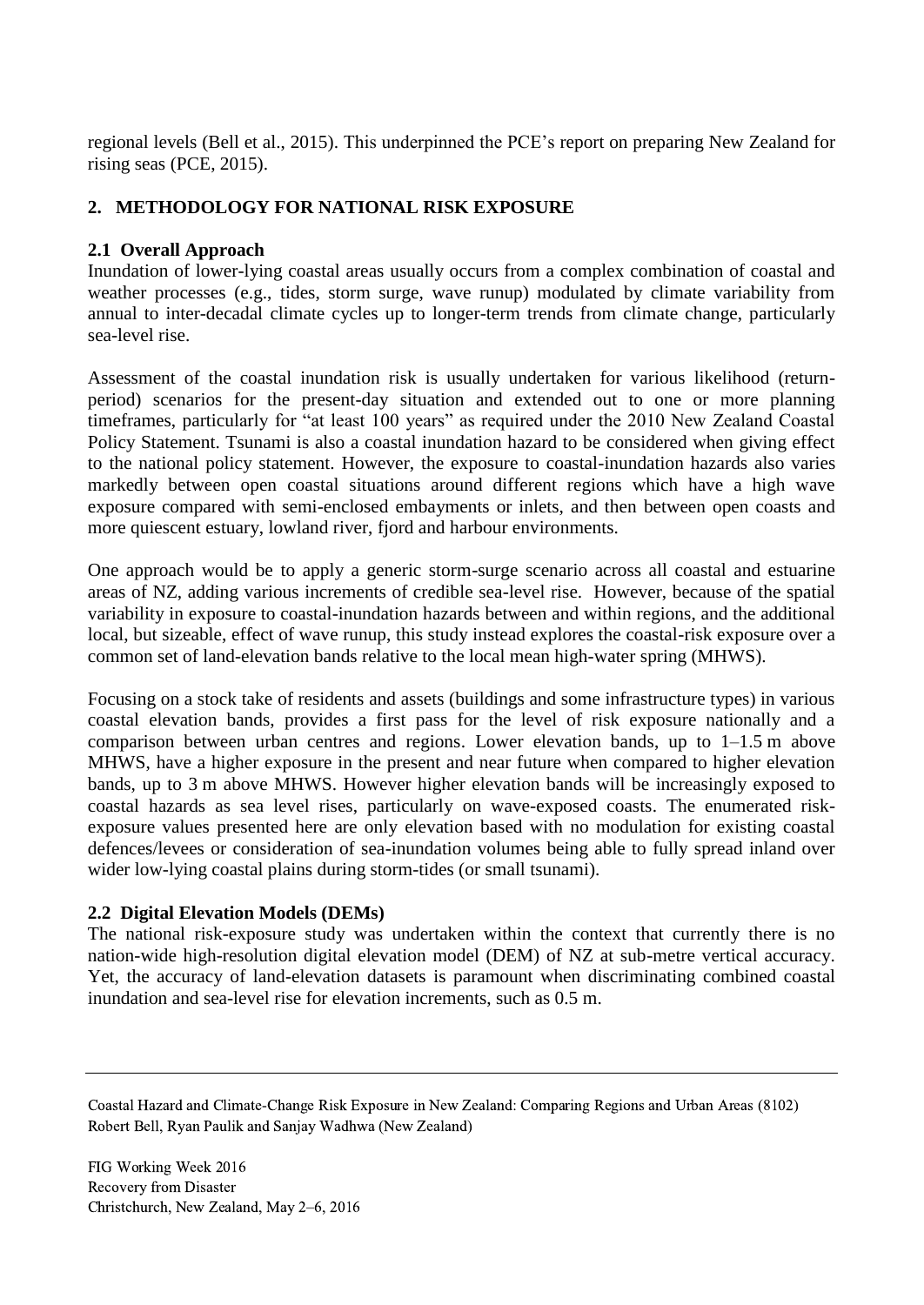While there are substantial areas of high-resolution elevation coverage across coastal areas (mainly from LiDAR surveys which typically can achieve vertical accuracies of  $\pm 0.15$  m or better), there is by no means full national coverage for areas below 10 m relative to MHWS (LiDAR DEMs for approximately 15% of lower-lying coastal areas were not available). Therefore, to undertake a national appraisal of coastal risk exposure that includes all coastal plains a national coastal DEM is for now a necessity to aim for.

New Zealand's "modified enhanced" national DEM at 25 m grid spacing (referred to from here as "the national DEM"), has been modified from the enhanced DEM produced by NZ's Landcare Research (Barringer et al., 2002), generated from the Land Information NZ topographic contour data and subsequently blended by SKM (now Jacobs) with NASA global terrain 30-m-gridded data from the Shuttle Topography Radar Mission–SRTM for the KiwImage project (SKM, 2008). While improvements to the national DEM have been made, it is likely that the accuracy for coastal plains is similar (or slightly better) than the 30-m SRTM DEM, as the blended contour data was only at 20 m contour-height increments, although spot heights at a 25-m grid were also assimilated from the Landcare Research DEM. The absolute height accuracy for the national DEM for NZ is not specifically stated in the metadata, but the elevations across the relatively flat coastal plains are likely to be of the order of 3–4 m. The national DEM is relative to mean high-water (MHW) – but is also not specifically defined – a further source of uncertainty.

Light detection and ranging (LiDAR), sometimes called laser altimetry, involves a rotary-scanning laser (usually mounted under an aircraft) emitting pulses of laser light (in the near-infrared spectral band) and capturing the reflection through a sensor to measure distances to the surface. High sampling rates (e.g., typically in the range of 1 ping per  $0.5-1.0$  m<sup>2</sup> (urban areas) to 1 ping per  $4-$ 25 m<sup>2</sup> in rural areas) produce high-spatial resolution 3-D "point clouds", which include a mix of the 1st return reflection (e.g., off building roofs or tops of trees or vegetation) and last-return reflection off the ground surface or larger buildings.

The study had access to LiDAR DEMs or point-cloud data from 11 of the 16 regions on NZ's two main islands, as shown by the extent of surveyed coastal areas in Figure 1. The regional LiDAR data were supplied with a variety of resolutions and accuracies, and in most cases an amalgam of surveys over several years. Comparison of results from both the available LiDAR datasets and the full coverage of the national DEM, showed that approximately 15% of NZ's coastal margin 0–3 m above MHWS was not covered by available LiDAR data.

The study derived risk-exposure results using both the national DEM, for a 0–3 m coastal elevation zone only, and those areas where more-accurate LiDAR surveys were available, at accuracies typically down to 0.15 m. Where LiDAR data was available the results were enumerated for smaller elevation bands or increments of 0, 0.25, 0.5, 1, 1.5, 2, 2.5 and 3 m height above MHWS (being the zero baseline).

## **2.3 GIS modelling**

Prior to the mapping in each region, pre-processing involved two steps:

Coastal Hazard and Climate-Change Risk Exposure in New Zealand: Comparing Regions and Urban Areas (8102) Robert Bell, Ryan Paulik and Sanjay Wadhwa (New Zealand)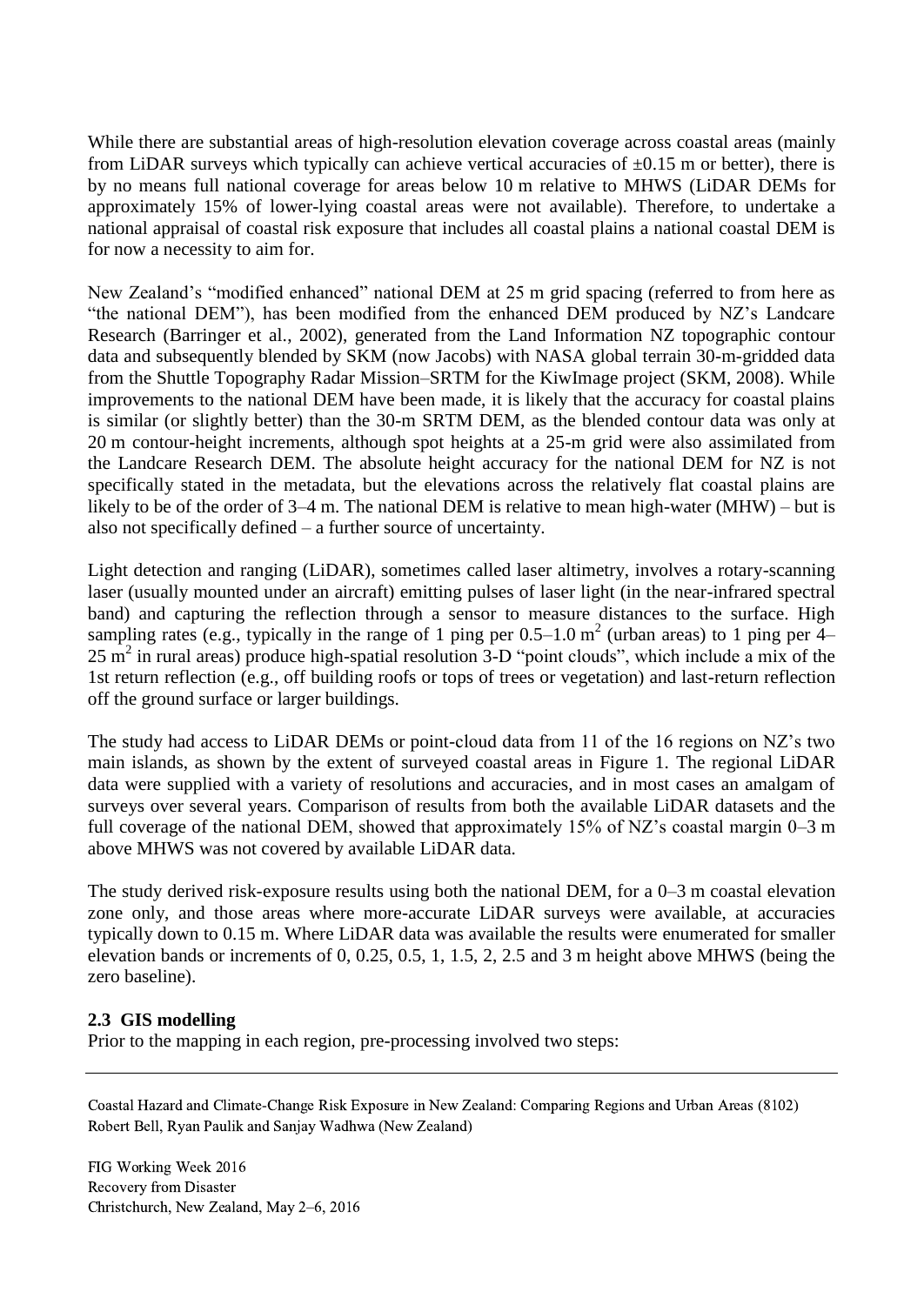$-$  A study area polygon was created from approximately the  $+20$  m elevation contour inland and to ~1 km offshore, to be used as the analysis area. This study area polygon can be described as a "window" within which the GIS looks for the intersection of the coastal land elevations with the relevant LiDAR DEM.



**Figure 1:** Coverage of LiDAR DEMs or point-cloud datasets across NZ used in this Project, sourced from Land Information NZ or directly with the relevant councils.

– The LiDAR DEM coverage within the "window" in each region was manually sub-divided into coastal watershed "masks" or compartments to which a particular MHWS height along the coast would apply. For this study, a MHWS-10 height was adopted for consistency around NZ, being the high tide height above which only 10% of all high tides exceed it

Coastal Hazard and Climate-Change Risk Exposure in New Zealand: Comparing Regions and Urban Areas (8102) Robert Bell, Ryan Paulik and Sanjay Wadhwa (New Zealand)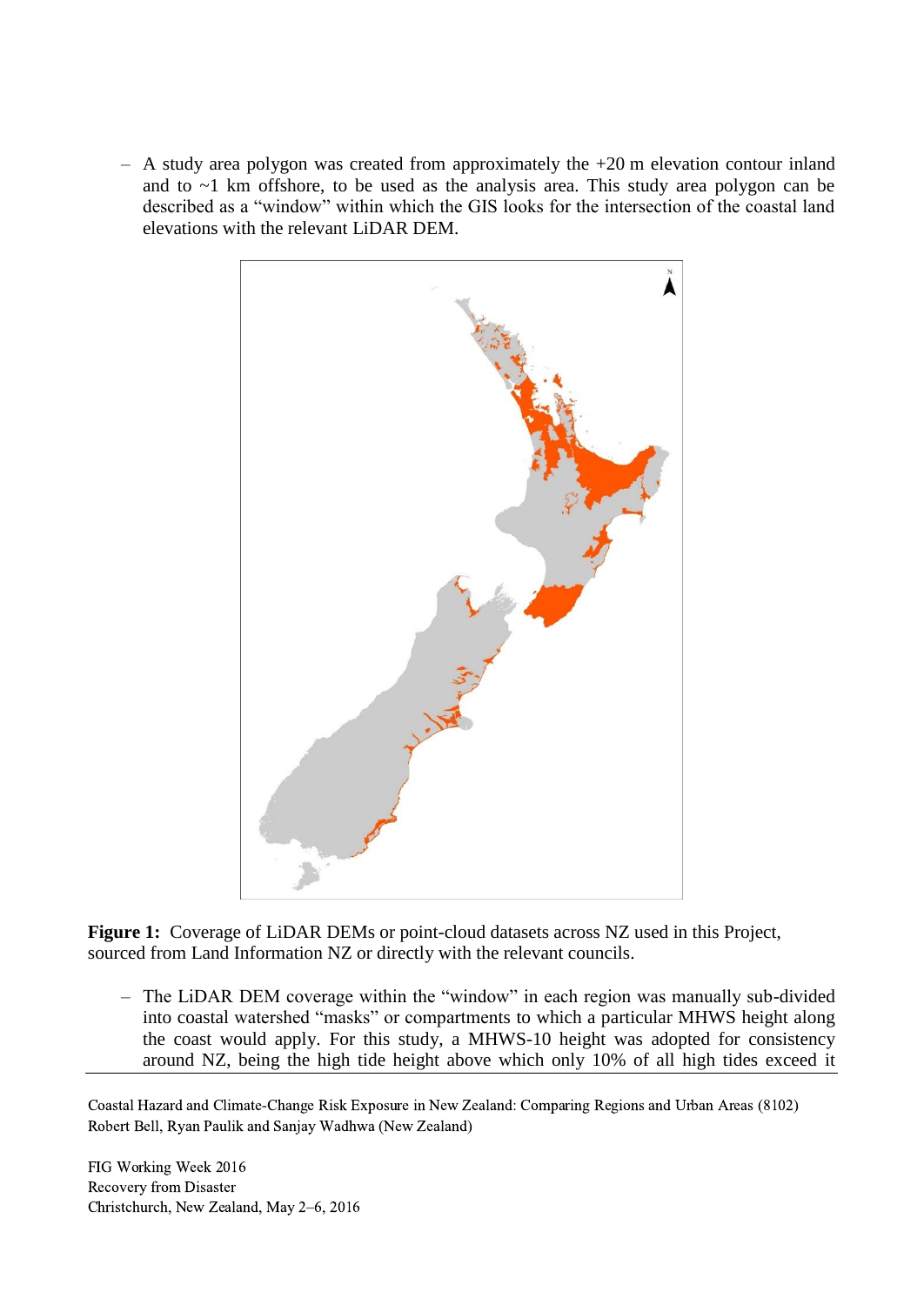(Bell, 2010). The relevant MHWS-10 and mean sea level (MSL) offset, relative to the datum of the LiDAR DEM, were then added and assigned to these coastal area masks as the "zero baseline" level above the local vertical datum before applying the overlays for the various elevation bands. When using the national DEM, which is relative to a nominal MHW, no additional MSL offset was added locally.

Other than the Auckland region, where tidal MHWS-10 heights were known inside the larger estuaries (Stephens et al., 2013), elsewhere in NZ, MHWS-10 heights were generally not available inside estuaries. So the assumption was made to simply adopt the MHWS-10 height at the coastal entrance for the estuary or harbour, either from known tidal observations or from NIWA's ocean and shelf tidal model (Walters et al., 2001).

Maps of coastal areas above the relevant MHWS-10 were created within GIS by intersecting the levels separating each elevation band with the LiDAR DEM or 3 m only for the national DEM. These intersections of the land topography were then used to create GIS polygons that map the areas where the terrain is between the lower and upper levels of the elevation band.

The GIS polygons for each elevation band, in each region where LiDAR DEMs were available, were then input to the risk-exposure analysis in GIS to enumerate assets, such as buildings, roads, rail, jetties and airports.

It became clear during the study that the GIS elevation polygons would need to be clipped to remove waterbodies such as the coast, estuaries, rivers and coastal lakes, in order to enumerate areas of land and thereby resident population (which relies on the ratio of land area in each elevation band to the total mesh block area). Accurate clipping of LiDAR polygons to waterbody shorelines proved a challenging exercise, as existing national water-land boundary datasets have been derived previously from the coarser national topographic map series at a 1:50,000 scale. There were also numerous locations where the geomorphology of the boundary of the water body had changed in the interim, particularly estuary and river mouths, which are well known for altering their geographical size and shape. Clipping of the LiDAR-derived elevation bands was therefore mostly undertaken manually using the most recent geo-referenced aerial photography.

#### **2.4 Asset and population databases**

Building, infrastructure and land assets within the coastal margin were compiled from a range of readily accessible geospatial databases. Building assets were geo-located using the national building asset inventory from RiskScape (Schmidt et al. 2011). This inventory contains structural and nonstructural attribute information for over 2.1 million buildings in New Zealand, sourced primarily from QV Property Valuation datasets, enhanced by additional building attributes (e.g., construction, cladding) from work undertaken by the NZ Earthquake Commission, limited field surveys and proxy attributes such as floor level, derived in RiskScape from the age of the building (in relation to foundation styles).

For this study, attributes reported from the RiskScape inventory for buildings located in coastal areas up to 2011, included use category (e.g., residential, industrial/primary production,

Coastal Hazard and Climate-Change Risk Exposure in New Zealand: Comparing Regions and Urban Areas (8102) Robert Bell, Ryan Paulik and Sanjay Wadhwa (New Zealand)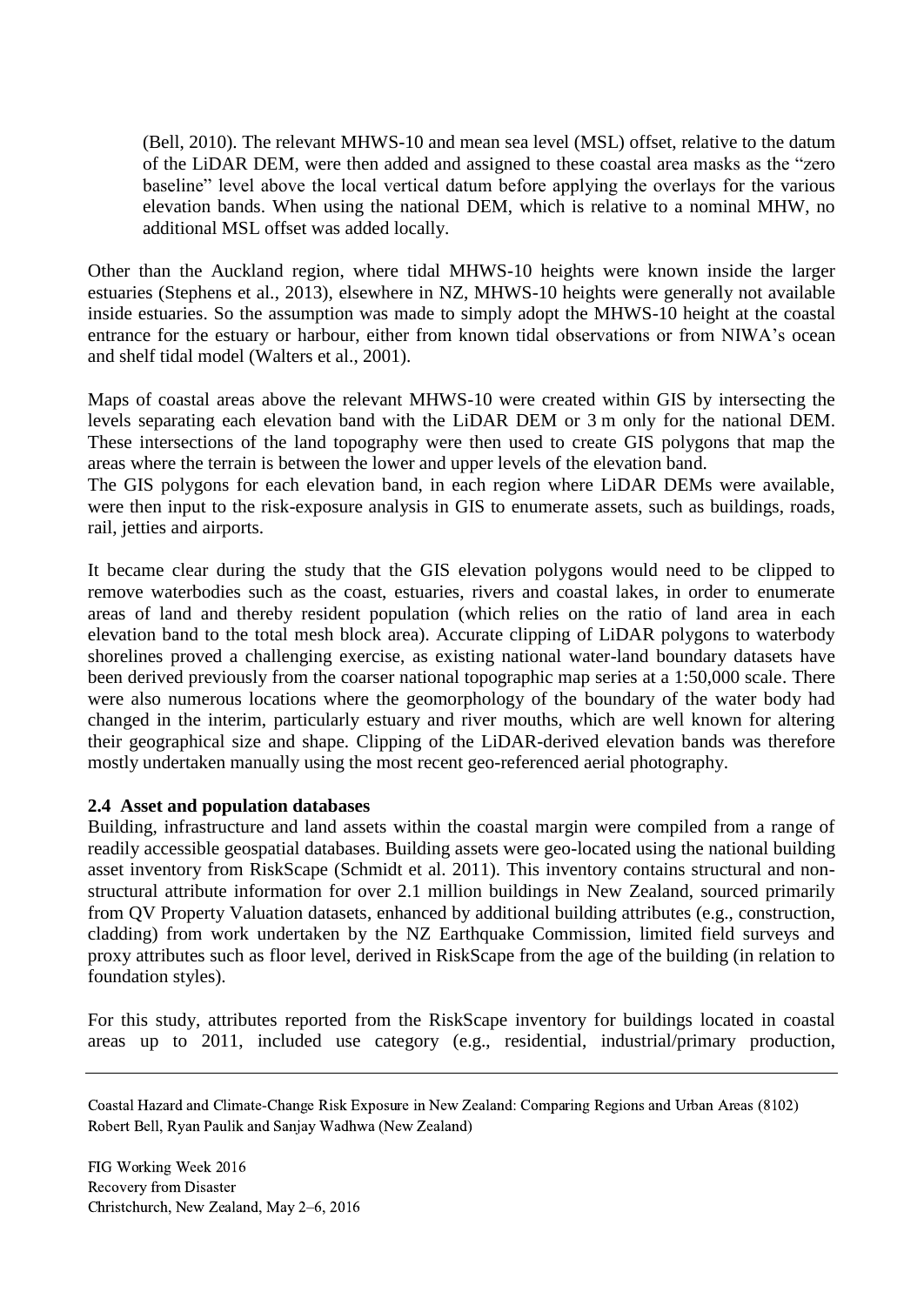commercial, critical facility, community) and relevant replacement costs in NZD(2011) based on floor areas, number of storeys and use type, and a unit area construction cost (Bell et al., 2015).

Additional building identification was performed where recent georeferenced aerial photography and building footprint shapefiles were available. A vector polygon representing coastal land area up to 10 m above MHW was initially overlaid on a building point dataset from the RiskScape national building asset inventory to identify buildings either missing or to update building foot prints. Around 11,300 additional coastal buildings were added to the RiskScape inventory as vector points with RiskScape type standard use category and NZD\$2011 replacement cost attribute fields assigned. Separate analyses were also undertaken by including and excluding buildings within the main Red Zone of Christchurch, where buildings are being abandoned following the 2010/2011 Canterbury earthquakes.

Infrastructure assets assessed for the study were limited to roads, railway, airports and airfields and wharves/jetties, which are accessible from national databases. Similar to buildings, a national road inventory available from RiskScape was used to locate road sections within each coastal elevation band. Road type (e.g., local, collector, arterial and motorway) and length (km) attributes could only be identified from this inventory. In addition to roads, Land Information NZ (LINZ) provides geospatial data for railways, airports, airfields and wharves at a national level. Railways and wharves were represented as vector lines while airport and airfield locations are provided as vector points.

NZ census 2013 data (5 March 2013) for the "normally-resident" population was obtained from the Statistics NZ web site, subdivided into three main age brackets (of which only 0–65 years old and >65 years old) were used. In the census processing, NZ residents who are away from their usual address on census night are allocated back to the area where they usually live and form part of the census "usually resident" population count of that area (Stats NZ, 2014).

To obtain an estimate of the population in any census mesh block, where the elevation-band polygons only partially cover the mesh block, a pro rata of the total population of the mesh block (by linear interpolation) was calculated according to the ratio of the area of either the 0–3 m coastal elevation zone from the national DEM or LiDAR elevation-band overlay, relative to the entire area within the mesh block. This approach tended to over-estimate the normally resident population in lower-lying areas near MHWS, whereas people mostly live towards the higher end of any coastal mesh block. For this reason, results for population counts from the lower LiDAR elevation bands were aggregated into a single count for elevation  $\leq 0.5$  m above MHWS-10.

#### **2.5 Geographic-area clipping**

Final results in the form of counts of assets and residents for each elevation-band polygon were clipped to various geographic-boundaries (e.g. urban areas, territorial local authorities, regions) and aggregated nationally across NZ (Bell et al., 2015).

Coastal Hazard and Climate-Change Risk Exposure in New Zealand: Comparing Regions and Urban Areas (8102) Robert Bell, Ryan Paulik and Sanjay Wadhwa (New Zealand)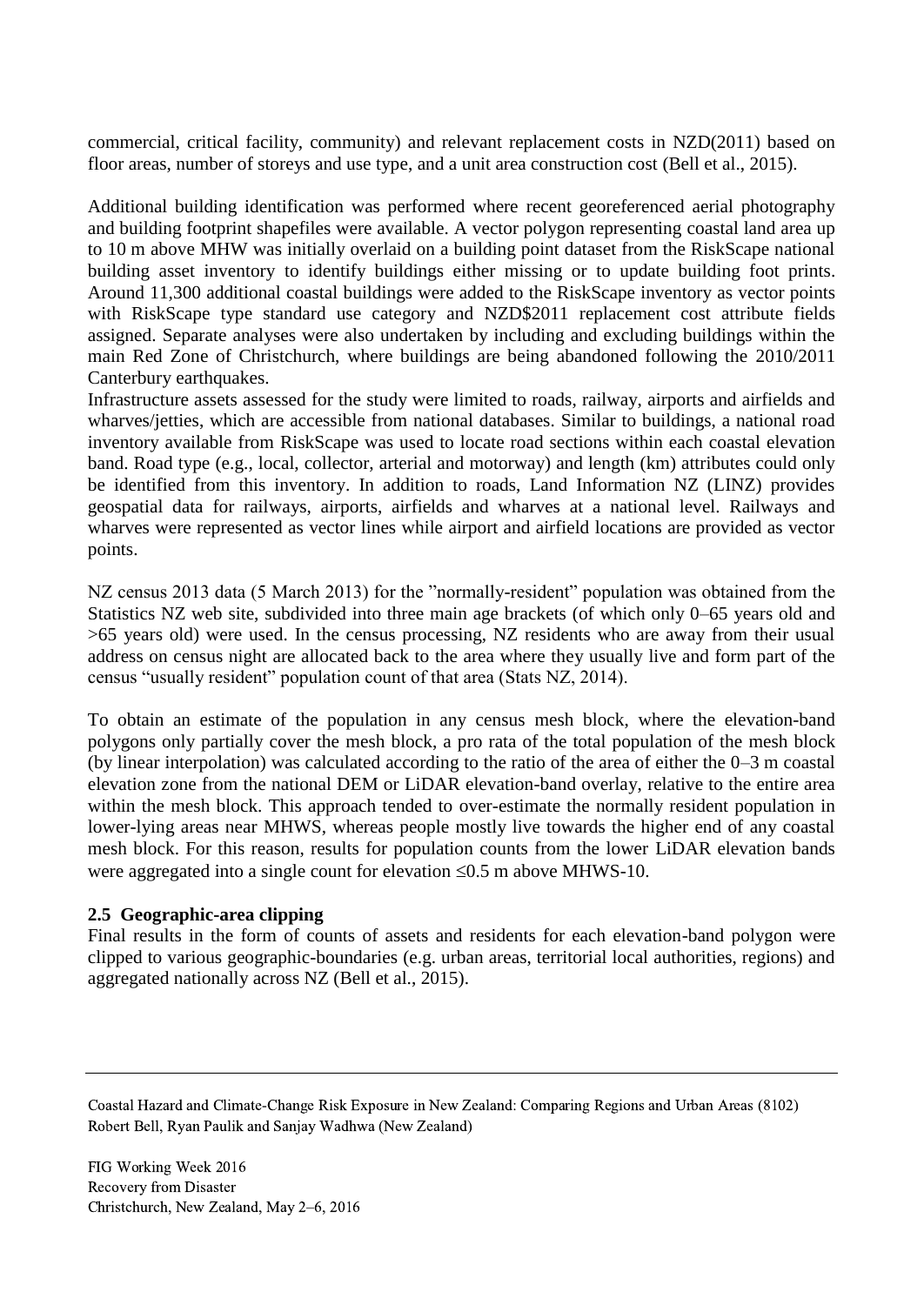### **3. NATIONAL DEM COMPARED TO LiDAR-DEIVED RISK EXPOSURE**

#### **3.1 Land areas and assets**

The clear and most obvious finding is that the present national DEM for NZ is inadequate, with insufficient accuracy, to rely on for the detailed risk-exposure analyses being attempted here in this study. While there is not yet full LiDAR survey coverage available for NZ coastal areas, the total land-cover area and population within the cumulative 0–3 m coastal zone derived from the available LiDAR DEMs is nearly double those enumerated from the national modified DEM for the same elevation range. This matches similar findings internationally comparing DEMs largely based on the SRTM e.g., Strauss & Kulp (2014) found the use of the SRTM DEM alone significantly underestimated the coastal land area likely to be exposed to sea-level rise in the US, compared to modern LiDAR elevation data (by a factor of 3 to 4).

As a result of the areal underestimation, the national DEM in NZ also substantially underestimates the risk exposure (buildings and infrastructure) by around half when compared with the available LiDAR elevation datasets for the same elevation zone  $(0-3 \text{ m})$ . As an example, using the  $0-3 \text{ m}$ elevation zone for the areas where LiDAR was available there were 89,780 buildings (all types) enumerated, based on the national DEM. and 166,750 based on LiDAR (i.e., only 54% of the LiDAR count). There is an even greater underestimate for total replacement building costs of \$24B (2011) compared to \$52B (2011) for areas where LiDAR was available, with land area containing higher-cost commercial buildings in central business areas substantially underestimated. Hence a key finding from the study is that coastal-risk exposure assessments must be based on highresolution and sub-metre accuracy LiDAR.

#### **3.2 Estimates for coastal areas where LiDAR is currently unavailable**

Despite the underestimates, the national DEM results can demonstrate the national relativity across all regions, including for the five regions where LiDAR was not available as shown by grey areas in Figure 2 and detailed in Bell et al. (2015).

The five regions contained  $\sim$ 3,900 buildings within the 0–3 m elevation zone of the national DEM, with 70% from two of the regions, and a total building replacement cost around \$1.5B (2011), with nearly 60% of the costs arising from one region. Similarly in the 5 regions where LiDAR surveys were not available, the total road (all types) and railway length (224 km and 11.5 km respectively) in the 0–3 m elevation zone were 13% and 16% respectively of the national total using the national DEM alone. This establishes that the LiDAR-derived coastal-exposure analysis probably applies to around 85% of the total national exposure.

#### **4. RESULTS: LiDAR-DEIVED COASTAL RISK EXPOSURE**

#### **4.1 Overall "national" summary**

A summary of the coastal risk exposure is shown in the infographics below (Figure 2), showing entries for just the highest regional counts of assets or population (i.e., not all results shown) and a summary of national totals on the left. The "national" results, based on the analyses of available

Coastal Hazard and Climate-Change Risk Exposure in New Zealand: Comparing Regions and Urban Areas (8102) Robert Bell, Ryan Paulik and Sanjay Wadhwa (New Zealand)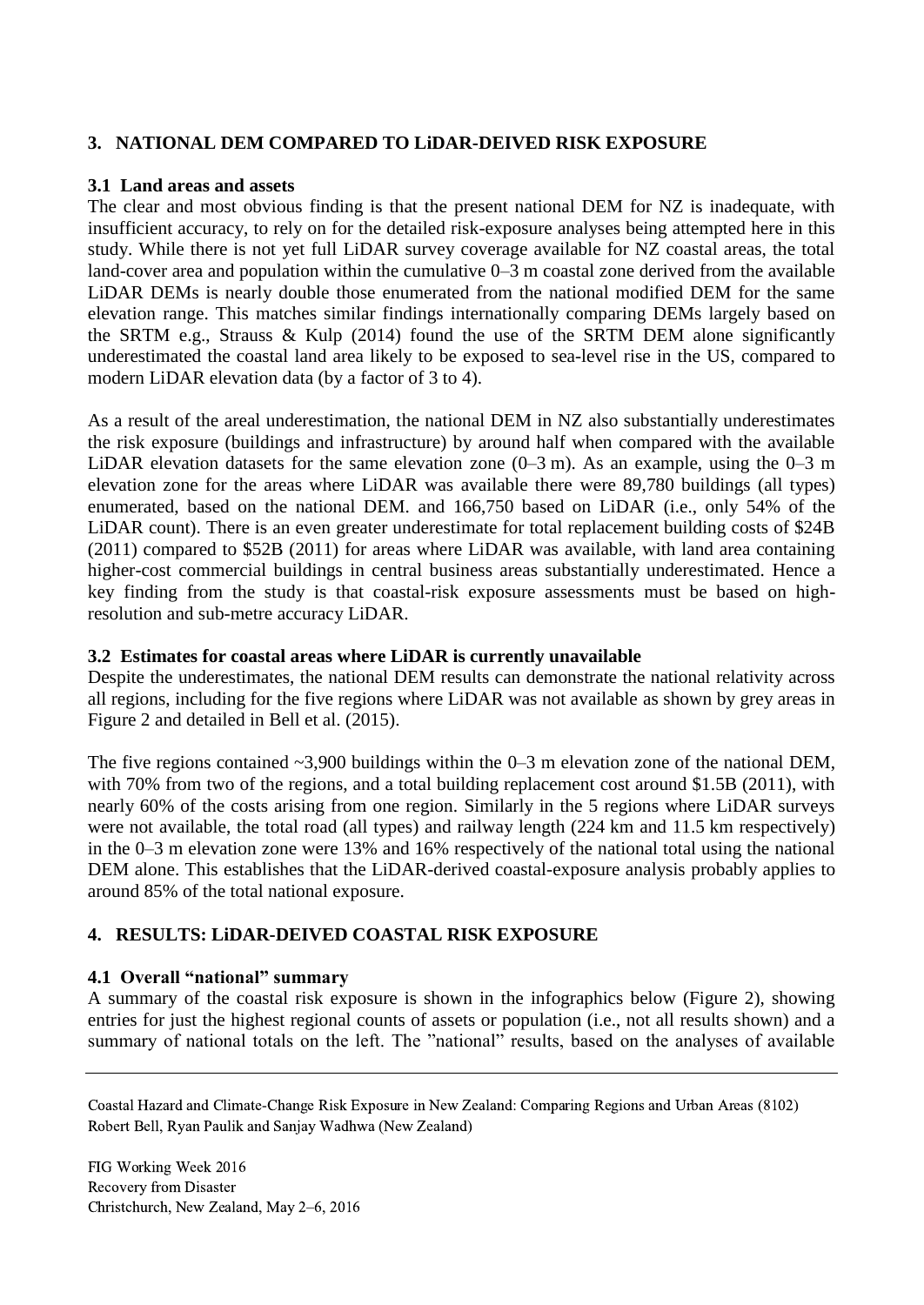LiDAR DEMs or point-cloud data, have been aggregated from elevation bands for the lower 0– 1.5 m elevation zone and the wider 0–3 m elevation zone (MHWS-10).

The percentages of the NZ population normally resident in the  $0-1.5$  m and  $0-3$  m elevation zones (3.1% and 6.6% respectively) and the total NZ building replacement costs (1.6% and 4.4% respectively for residential and 2.5% and 6.9% for non-residential buildings) are substantially higher than the 0.5–0.7% of land-cover area of A-NZ for these same coastal elevation zones. This highlights that land area is not a reliable proxy for coastal risk exposure.

For the wider 0–3 m coastal elevation zone where LiDAR DEMs were available, the national totals are:

- normally resident population of 281,902 (2013 Census)
- nearly 294,000 land parcels (i.e., legal properties)
- total number of buildings is 166,750 with a replacement cost of \$52B in 2011 \$NZ
- nearly 92% of the coastal risk exposure (using building replacement costs as a measure) is derived from urbanised areas compared with rural areas
- 1,014 critical-facility or government buildings
- over 3,900 km of road, with nearly 91% designated as local roads
- 154 km of railway lines identified
- over 1500 jetty or wharf structures, and
- 7 or more airports (partially or substantially exposed) and 25 airstrips or aerodromes.



Coastal Hazard and Climate-Change Risk Exposure in New Zealand: Comparing Regions and Urban Areas (8102) Robert Bell, Ryan Paulik and Sanjay Wadhwa (New Zealand)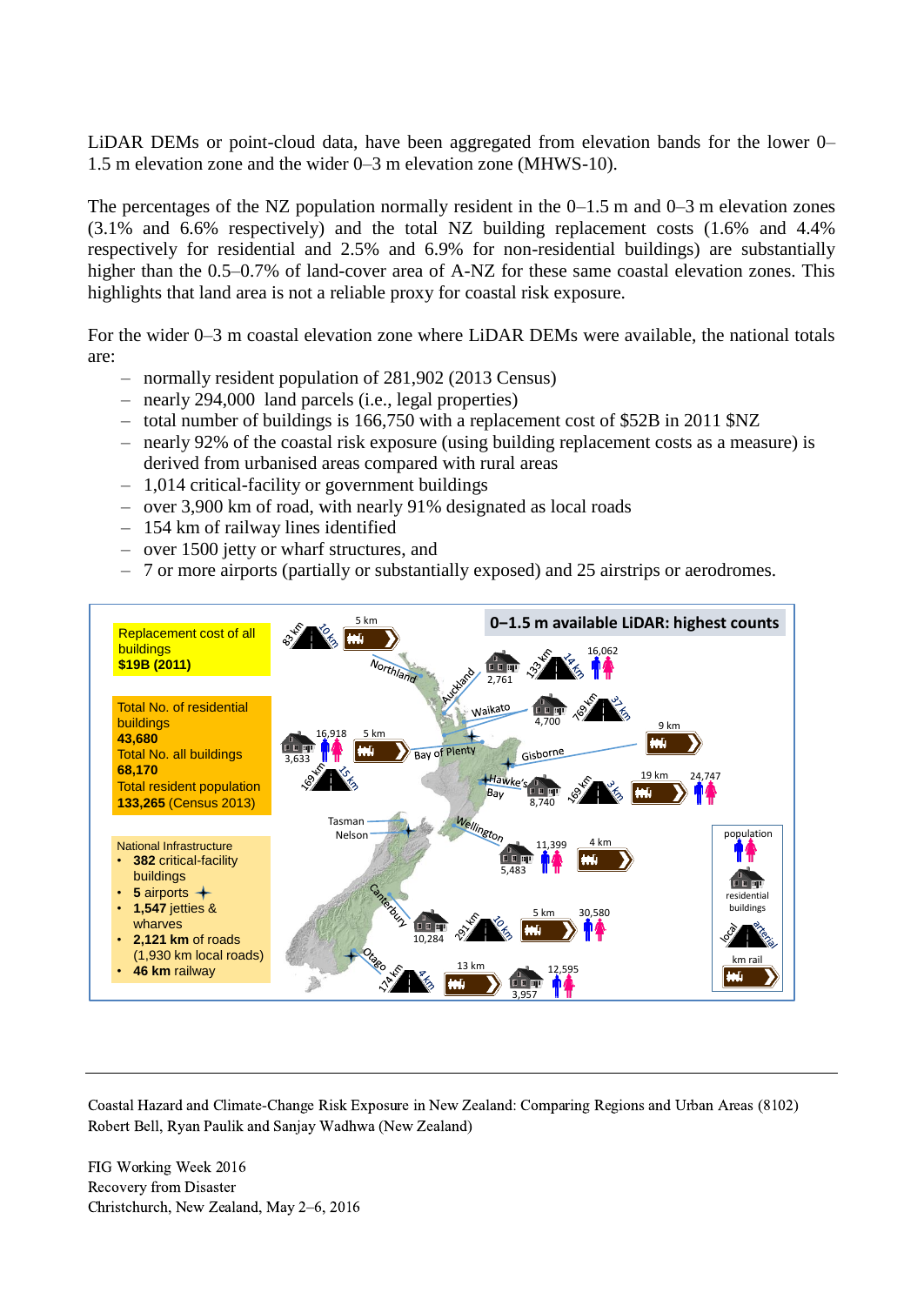

**Figure 2:** Summary of regions with the highest counts of assets or populations and national totals for coastal risk exposure across regions with LiDAR available (excl. grey-shaded areas) for the 0– 1.5 m and 0–3 m elevation zones. Notes: Population (all ages) from 2013 Census (normallyresident); regional building counts only include residential-type buildings (from RiskScape) and excl. the Residential Red Zone in Christchurch; roads subdivided into "local" (includes local and feeder roads) and "arterial" (includes arterial and motorways), stars show airports that partially or wholly occupy the elevation zone. Replacement costs from RiskScape. based on 2011 NZ\$. Critical-facility buildings include those for engineering lifelines and utilities, emergency services, government and education.

## **4.2 Population**

Of the regions with LiDAR datasets available (see labelled regions in Figure 2), two-thirds of people resident in the more exposed 0–1.5 m coastal elevation zone, lived in either Canterbury  $(\sim 23\%)$ , Hawke's Bay  $(\sim 19\%)$ , Bay of Plenty  $(\sim 13\%)$  or Auckland  $(\sim 12\%)$ , rising slightly to around 68% of all people who were resident in the wider 0–3 m elevation zone. For Canterbury and the Christchurch urban area, following the 2010/2011 earthquakes, there was a 36% decrease in the population of the most damaged Red Zone areas in the east of Christchurch city, with these reductions already present in the Census 2013 dataset used for this Project, but the analysis does not include any further changes following Census night.

Across any particular region, the resident population in the 0–3 m coastal zone (based on areas with available LiDAR surveys) is generally quite a small proportion at <10% of a region's population. Exceptions include Hawke's Bay (east-coast North Island), with 28% of the region's population in this low-lying zone, followed by Tasman (north-west, South Island) with 16% and Canterbury and

Coastal Hazard and Climate-Change Risk Exposure in New Zealand: Comparing Regions and Urban Areas (8102) Robert Bell, Ryan Paulik and Sanjay Wadhwa (New Zealand)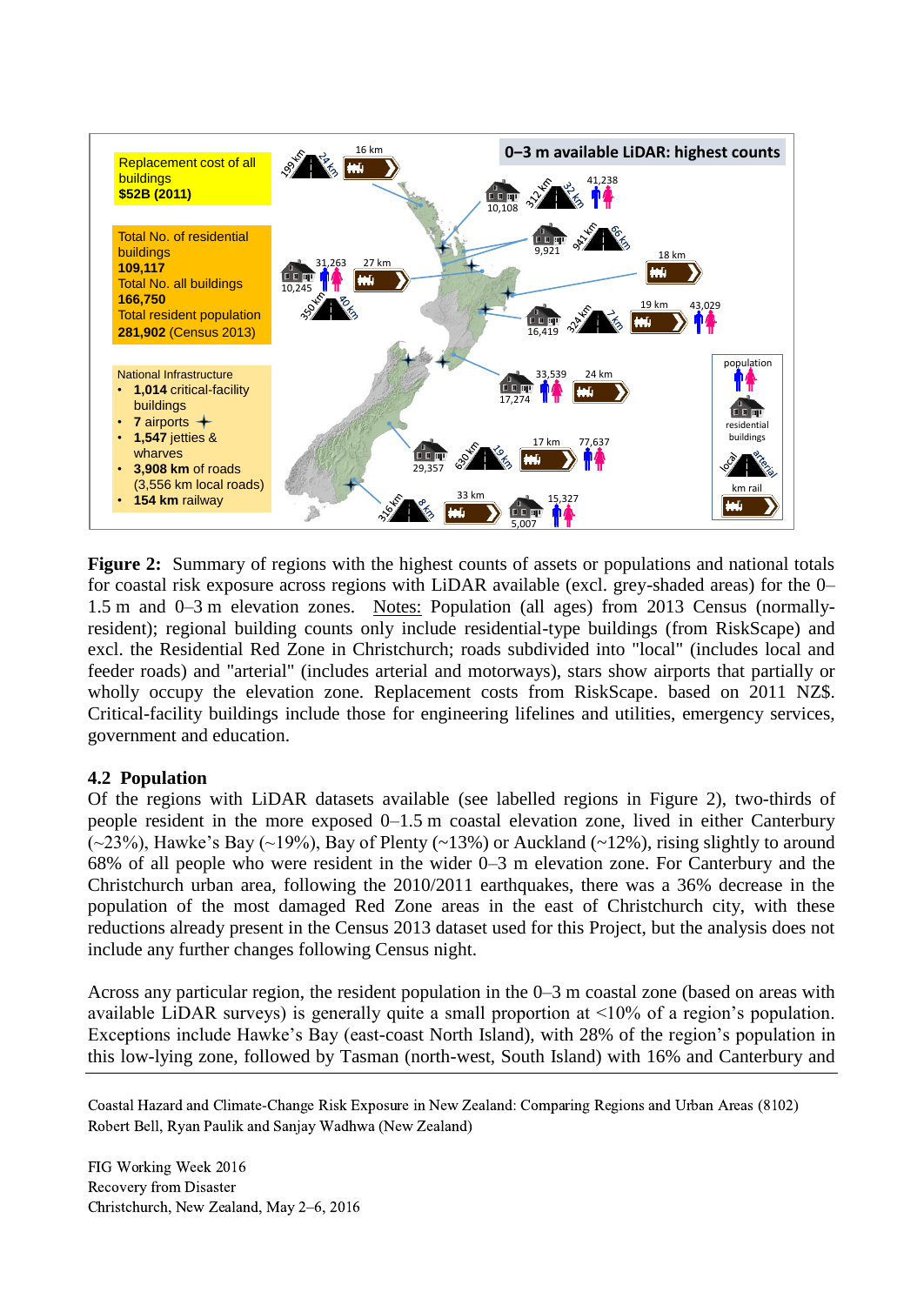Nelson at 14%. Otago has a high proportion of people residing in the lower 0–1.5 m coastal elevation zone compared to the 1.5–3 m zone, due to the low-lying nature of coastal plains in Otago (including Dunedin City) adjacent to steeply rising topography. Apart from Northland and Waikato and to a lesser extent Tasman, the main concentration of populations in these low-lying elevation zones are essentially in urban areas or settlements. For example, Christchurch City makes up 96– 97% of the Canterbury region population in the coastal elevation zones, and similarly Dunedin City makes up 87–89% of the Otago total.

## **4.3 Buildings**

Canterbury and Hawke's Bay, followed by Waikato, have the most buildings of all types in the 0– 1.5 m elevation zone, but the Wellington and Bay of Plenty regions join this group with the highest building counts across the wider 0–3 m elevation zone. The building count for the latter in the Wellington region is boosted by a higher proportionate number of commercial buildings (predominantly Wellington and Lower Hutt).

Canterbury, Auckland, Wellington and Hawke's Bay dominate the building replacement cost national totals, with Auckland (NZ\$11B – 2011) and the Wellington region (NZ\$9.8B) returning the highest regional replacement-cost totals for the 0–3 m elevation zone, which is reflected by commercial-building stock situated near the edges of their respective harbours.

Interestingly, the eventual removal of all buildings from the Christchurch Residential Red Zone following the 2010/11 earthquake sequence has reduced the city's coast-risk exposure in the in the lower 0–1.5 m elevation zone by around 31% in terms of buildings of all types, but less so for the wider 0–3 m elevation zone with a 17% reduction in building numbers.

Based on results for buildings from the incremental elevation bands (0.25, 0.5, 1, 1.5, … 3 m above MHWS-10) where LiDAR surveys were available, three different elevation profiles of coastal risk exposure were revealed:

- highest proportion of risk exposure for a region in the lowest-lying elevation band (0- 0.25 m) occurs in Waikato and Otago regions
- a rapid increase in risk exposure occurs at elevations between 0.5–1 to 1.5–2 m (majority of regions)
- a steady increase in risk exposure up to the 3 m upper limit assessed e.g., Auckland and especially Gisborne.

The highest numbers of all types of buildings identified for urban areas nationally in the 0–3 m elevation zone are dominated by Christchurch City – excluding the Red Zone (45,833 – up from 15,556 for the 0–1.5 m zone), Napier (25,046 up from 14,207 for 0–1.5 m) and Lower Hutt (10,199 up from 4,635 for 0–1.5 m). Together, the 5 urban areas of Christchurch (excluding the Red Zone), Central Auckland Zone, Napier, Wellington and Lower Hutt, account for ~NZ\$28B in building replacement costs or nearly 60% of the total replacement cost across all urban areas in NZ (NZ\$47.6B) for the 0–3 m elevation zone where LiDAR DEMs were available. Results indicate that

Coastal Hazard and Climate-Change Risk Exposure in New Zealand: Comparing Regions and Urban Areas (8102) Robert Bell, Ryan Paulik and Sanjay Wadhwa (New Zealand)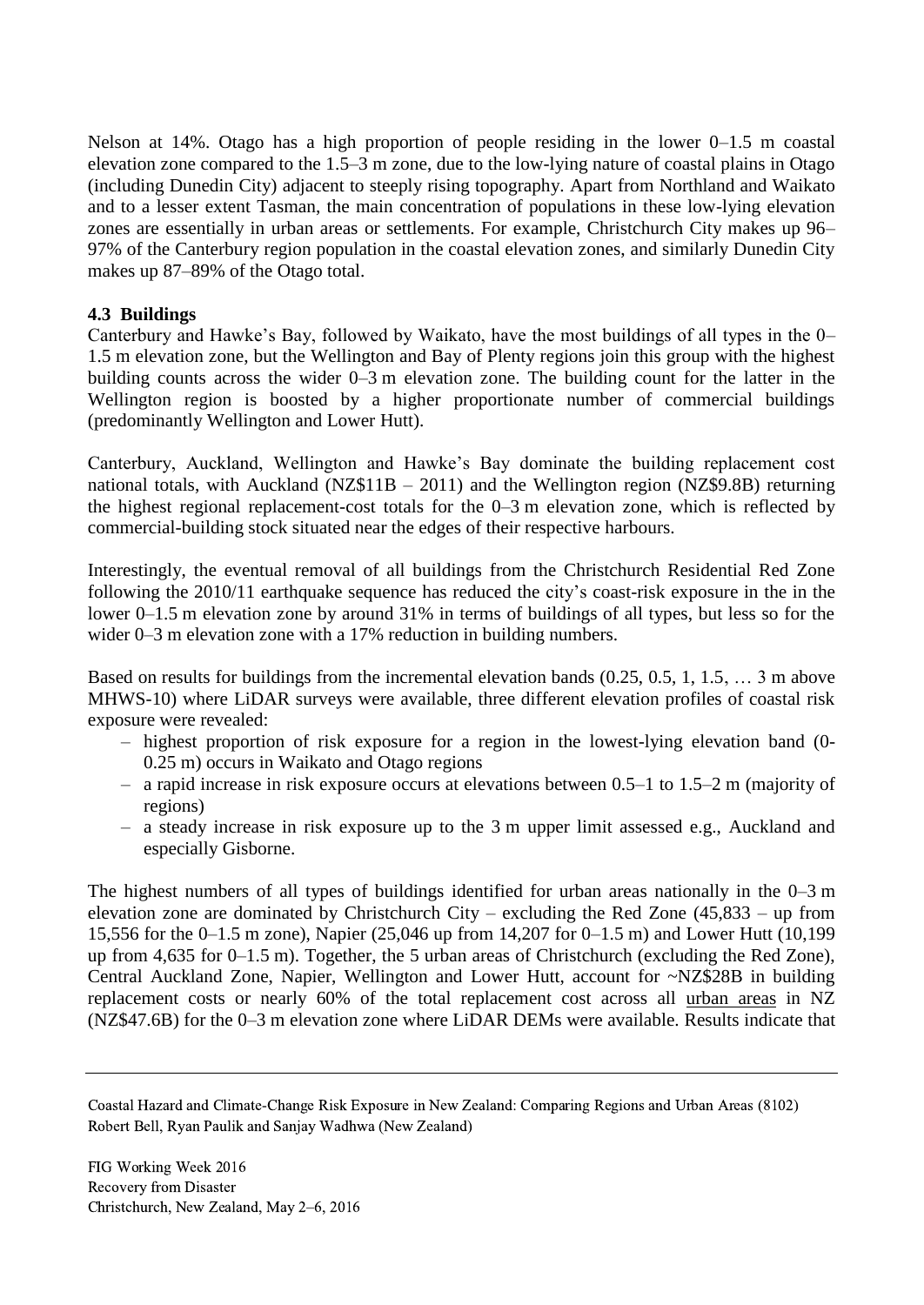nearly 92% of the coastal risk exposure (using building replacement costs as a risk-exposure measure) in NZ is derived from urbanised areas compared with rural areas.

#### **4.4 Infrastructure**

All regions with LiDAR coverage contain a range of road types located within both the 0–1.5 m and 0–3 m coastal elevation zones, although the regional and national totals for road length are dominated by "local" roads and streets (91% of the total for all types). The total length of all types of road is highest in the Waikato for both aggregated coastal zones, with just over 800 km and 1,000 km respectively, followed by Canterbury.

Nationally there are around 192 km of arterial roads within the 0–3 m coastal elevation zone, with the most extensive networks located in Waikato, Bay of Plenty and Northland. Expressway or motorway networks located within the four major urban areas all contain segments within both the 0–1.5 m and 0–3 m elevation zones. For motorways, Auckland's State Highway network occupies the greatest extent in each of these cumulative elevation zones with 5 km and 18 km respectively, although upgrades are underway to raise some of the causeway sections.

Nationally, railway-track length triples between 0–1.5 m and 0–3 m elevation zones from 46 km to 154 km. Otago has the most extensive railway track in both elevation zones with 13 km and nearly 33 km respectively. Railway networks associated with major ports in the Bay of Plenty (27 km) and Wellington (24 km) means these regions also contain relatively extensive track networks in the 0– 3 m elevation zone.

A total of seven airports were identified as being totally or partially within the 0–3 m elevation zone for areas with LiDAR datasets available. A number of airfields and aerodromes (25) are also located in the 0–3 m elevation zone from the LiDAR analysis, which are predominantly in regions with relatively large areas of primary production land or coastal resorts such as Waikato.

Nationally, there are over 1,500 jetty and wharf structures, with a combined length of 100 km around the NZ coast adjacent to the low-lying areas that were delineated in the 0–3 m national modified DEM (not repeated for the LiDAR analysis). The highest number of coastal maritime structures are in Otago and Auckland (61% of the national total), with both regions together accounting for 57% of the total cumulative length, with Auckland having the highest cumulative length of structures at nearly 30 km. Northland has the third highest count for jetties and wharves.

## **5. CRITICAL RECOMMENDATIONS TO IMPROVE A NATIONAL COASTAL-RISK ASSESSMENT**

To enable a true national appraisal of coastal-risk exposure to coastal hazards and sea-level rise, including consideration of high-magnitude low-frequency tsunami inundation events, all coastalplain areas with elevations below 15 m throughout NZ should be covered by high-resolution LiDAR surveys. This data should then be processed to produce bare-earth DEMs, which if processed to standard protocols and rectified to a common vertical datum, could be coalesced into a

Coastal Hazard and Climate-Change Risk Exposure in New Zealand: Comparing Regions and Urban Areas (8102) Robert Bell, Ryan Paulik and Sanjay Wadhwa (New Zealand)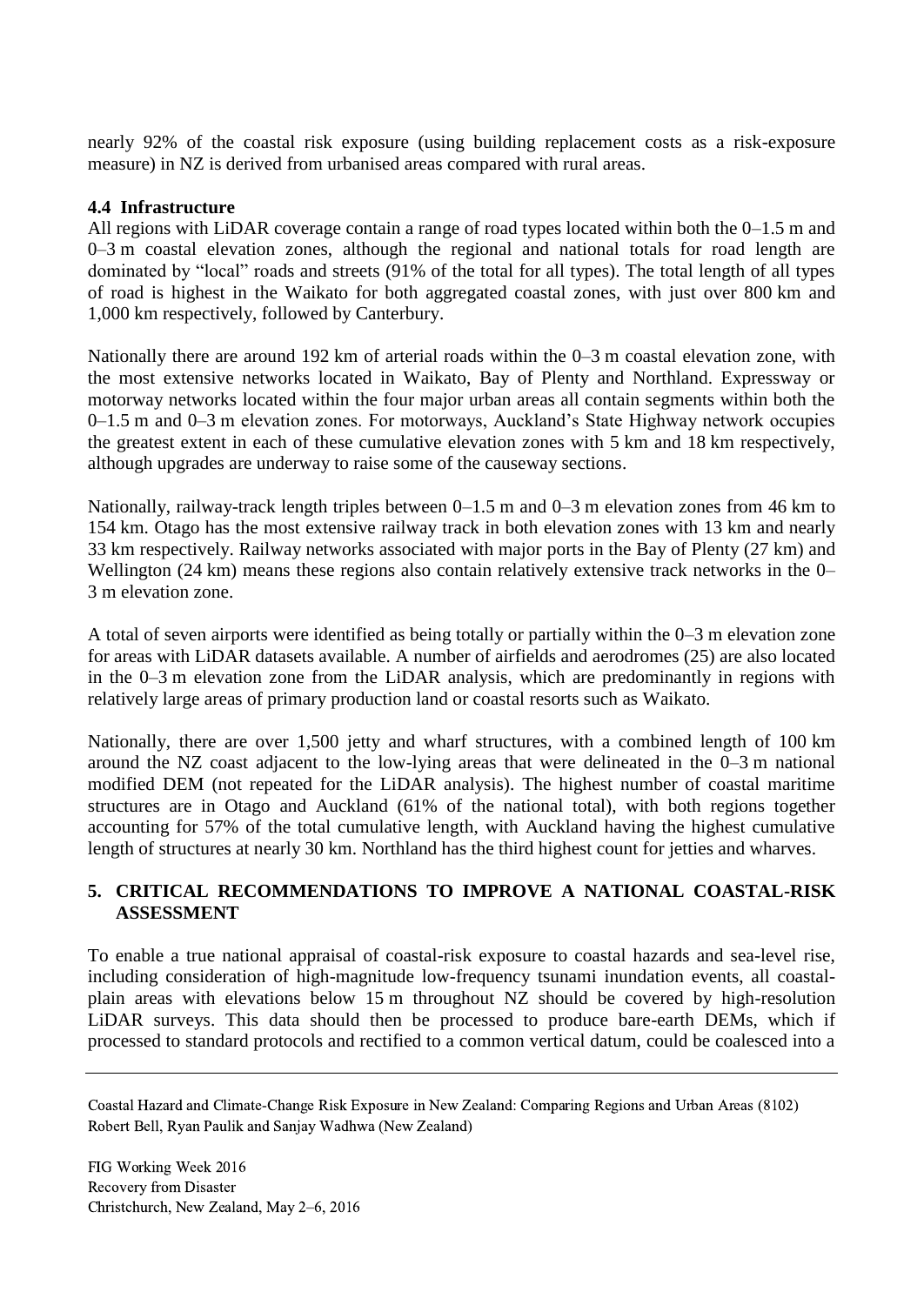national high-resolution coastal DEM for New Zealand. Similar coverage for river flood plains upstream would be a useful seamless adjunct to a high-resolution national coastal DEM, as floodplains usually transition into a coastal plain or river mouth at the coast. Land Information NZ is now proceeding with a national project to collate and produce a high-resolution national DEM and is developing procurement specifications and protocols for purchasers of LiDAR surveys to enable national consistency in LiDAR surveys and processing (B. Johns & G. Blick, pers. com., LINZ).

An adjunct recommendation is the development of an accurate and high-resolution present-day shoreline (or water-land boundary) for coastlines, estuaries, wetlands, rivers and lakes and converted to GIS polygons, along with associated MHWS tide levels for the entire New Zealand coastline. The existing GIS resources, such as the NZ Coastlines, NZ Lake and the NZ River Polygons available on the Land Information NZ Data Service, have insufficient accuracy for clipping land elevation bands in higher-resolution LiDAR DEMs to remove water bodies or wetland areas. Such high-resolution land-water boundary polygons would also need to be regularly updated to track geomorphic and anthropogenic changes in coastal land-water boundaries, which will change more frequently as sea level rises. Further tide data is needed inside estuaries, tidal creeks and lowland rivers to establish improved MHWS tide baselines.

Finally, the ongoing use of various local vertical datum's (13 regional ones in use) and chart datum's (for nearshore bathymetry) around NZ is a hinderance to undertaking nationally-consistent risk assessments (adds step jumps in MSL offsets) and similarly for establishing a high-resolution national coastal and riverplain DEM. Land Information NZ will be recommending that future LiDAR surveys use the national NZ Vertical Datum (2009), or upcoming revisions, derived directly from ellipsoid heights, as part of proposed survey-procurement protocols (B. Johns & G. Blick, pers. com., LINZ).

## **6. NEXT STEPS**

The results presented from this study provide a first pass assessment quantifying what is exposed regionally and aggregated nationally for the coastal margin of NZ by enumerating assets and residents in low coastal-elevation bands.

More detailed testing and assessment of appropriate coastal-hazard and climate-change scenarios on LiDAR DEMs should be (or have already been) undertaken at the regional or local scale by the relevant local-government agencies to derive a more accurate risk profile to inform their priority responses to managing coastal development under the NZ Coastal Policy Statement 2010 and the Resource Management Act 1991 and providing an evidence-base to assist with community engagement. Already, flowing from this study, vulnerable low-lying communities like South Dunedin (ground-water and surface flooding), are being engaged through dialogue with the council around the future adaptation responses, and additional infrastructure agencies have requested further targeted coastal risk-exposure assessments to assist with prioritization of future adaptation measures.

Coastal Hazard and Climate-Change Risk Exposure in New Zealand: Comparing Regions and Urban Areas (8102) Robert Bell, Ryan Paulik and Sanjay Wadhwa (New Zealand)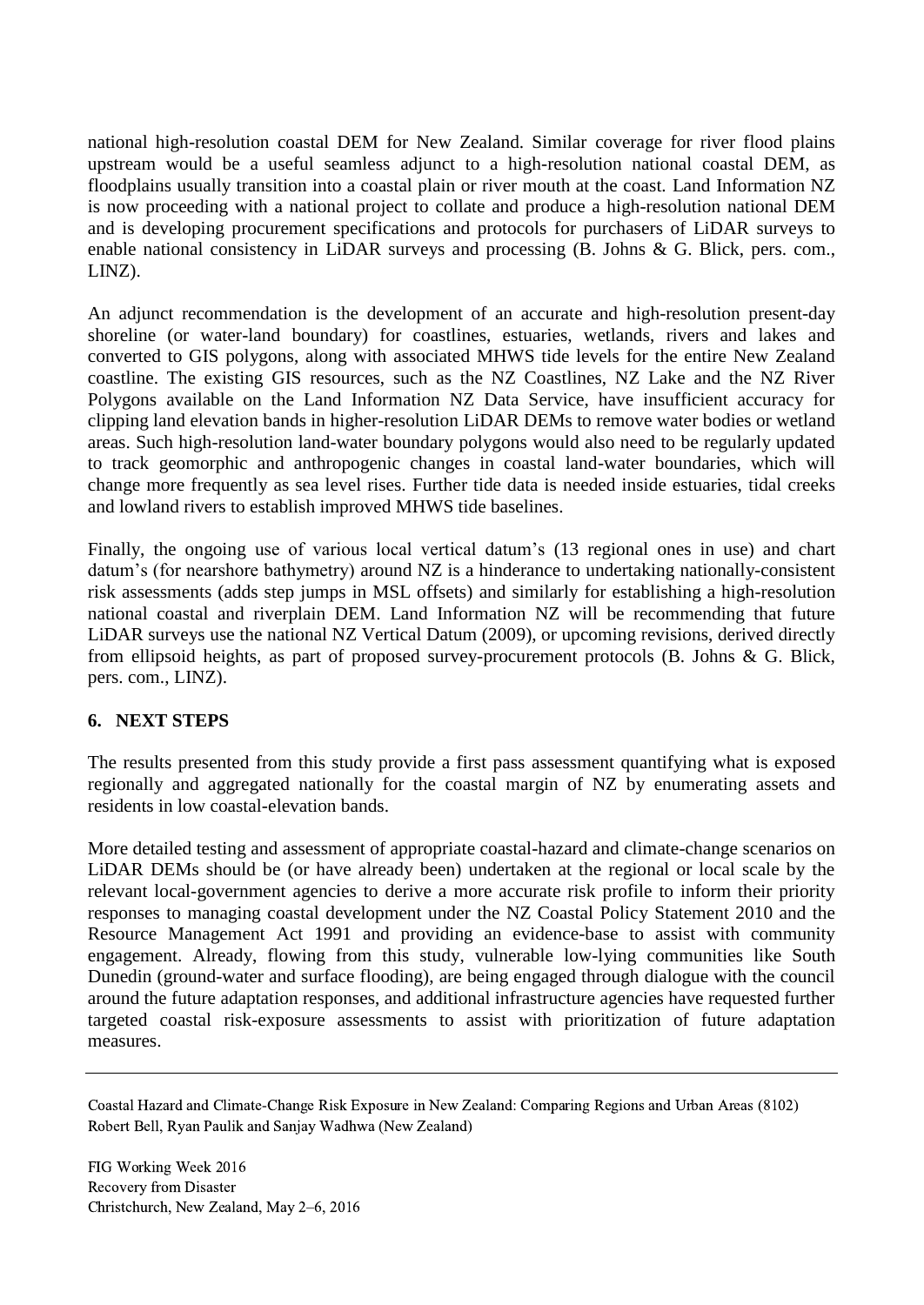Land Information NZ is embarking on national projects for assembling a more accurate national DEM, based on LiDAR or other high-resolution elevation data and procurement specifications for purchasers of LiDAR surveys.

### **REFERENCES**

- Barringer, J.R.F.; Pairman, D.; McNeill, S.J. (2002). Development of the high-resolution Digital Elevation Model for New Zealand. Landcare Research Contract Report LC0101/170 prepared for the NZ Foundation for Research Science & Technology, July 2002: 31 p. [https://lris.scinfo.org.nz/document/213-dem\\_accuracy/download/](https://lris.scinfo.org.nz/document/213-dem_accuracy/download/)
- Bell, R.G. (2010). Tidal exceedances, storm tides and the effect of sea-level rise. Proceedings of 17<sup>th</sup> Congress of the Asia and Pacific Division of the IAHR, Auckland, 21-24 February 2010.
- Bell, R.G.; Paulik, R.; Wadhwa, S. (2015). National and regional risk-exposure in low-lying coastal areas: Areal extent, population, buildings and infrastructure. NIWA Client Report HAM2015- 006 prepared for the Parliamentary Commissioner for the Environment. October, 270 p. [http://www.pce.parliament.nz/publications/preparing-new-zealand-for-rising-seas-certainty](http://www.pce.parliament.nz/publications/preparing-new-zealand-for-rising-seas-certainty-and-uncertainty)[and-uncertainty](http://www.pce.parliament.nz/publications/preparing-new-zealand-for-rising-seas-certainty-and-uncertainty)
- Hannah, J.; Bell, R.G. (2012). Regional sea level trends in New Zealand. *Journal of Geophysical Research–Oceans 117*, C01004: doi:10.1029/2011JC007591
- Parliamentary Commissioner for the Environment (2015). Preparing New Zealand for rising seas: Certainty and uncertainty. 92 p. [http://www.pce.parliament.nz/publications/preparing-new](http://www.pce.parliament.nz/publications/preparing-new-zealand-for-rising-seas-certainty-and-uncertainty)[zealand-for-rising-seas-certainty-and-uncertainty](http://www.pce.parliament.nz/publications/preparing-new-zealand-for-rising-seas-certainty-and-uncertainty)
- Schmidt, J.; Matcham, I.; Reese, S.; King, A.; Bell, R.; Henderson, R.; Smart, G.; Cousins, J.; Smith, W.; Heron, D. (2011). Quantitative multi-risk analysis for natural hazards: a framework for multi-risk modelling. *Natural Hazards 58(3)*: 1169–1192. doi: 10.1007/s11069-011-9721-z
- SKM (2008). KiwImage technical analysis. SKM Memo by Richard Lemon to the NZ Defence Force for the KiwImage Project. 17 October 2008.

Stats NZ (2014). *2013 Census data user guide*. Publication prepared by Statistics NZ: 27 p.

Stephens, S.; Wadhwa, S.; Gorman, R.; Goodhue, N.; Pritchard, M.; Ovenden, R.; Reeve, G. (2013). Coastal inundation by storm tides and waves in the Auckland Region. *NIWA Client Report* HAM2013-059 to Auckland Council. [http://www.aucklandcouncil.govt.nz/EN/planspoliciesprojects/plansstrategies/unitaryplan/Docu](http://www.aucklandcouncil.govt.nz/EN/planspoliciesprojects/plansstrategies/unitaryplan/Documents/Section32report/Appendices/Appendix%203.28.7.pdf) [ments/Section32report/Appendices/Appendix%203.28.7.pdf](http://www.aucklandcouncil.govt.nz/EN/planspoliciesprojects/plansstrategies/unitaryplan/Documents/Section32report/Appendices/Appendix%203.28.7.pdf)

Coastal Hazard and Climate-Change Risk Exposure in New Zealand: Comparing Regions and Urban Areas (8102) Robert Bell, Ryan Paulik and Sanjay Wadhwa (New Zealand)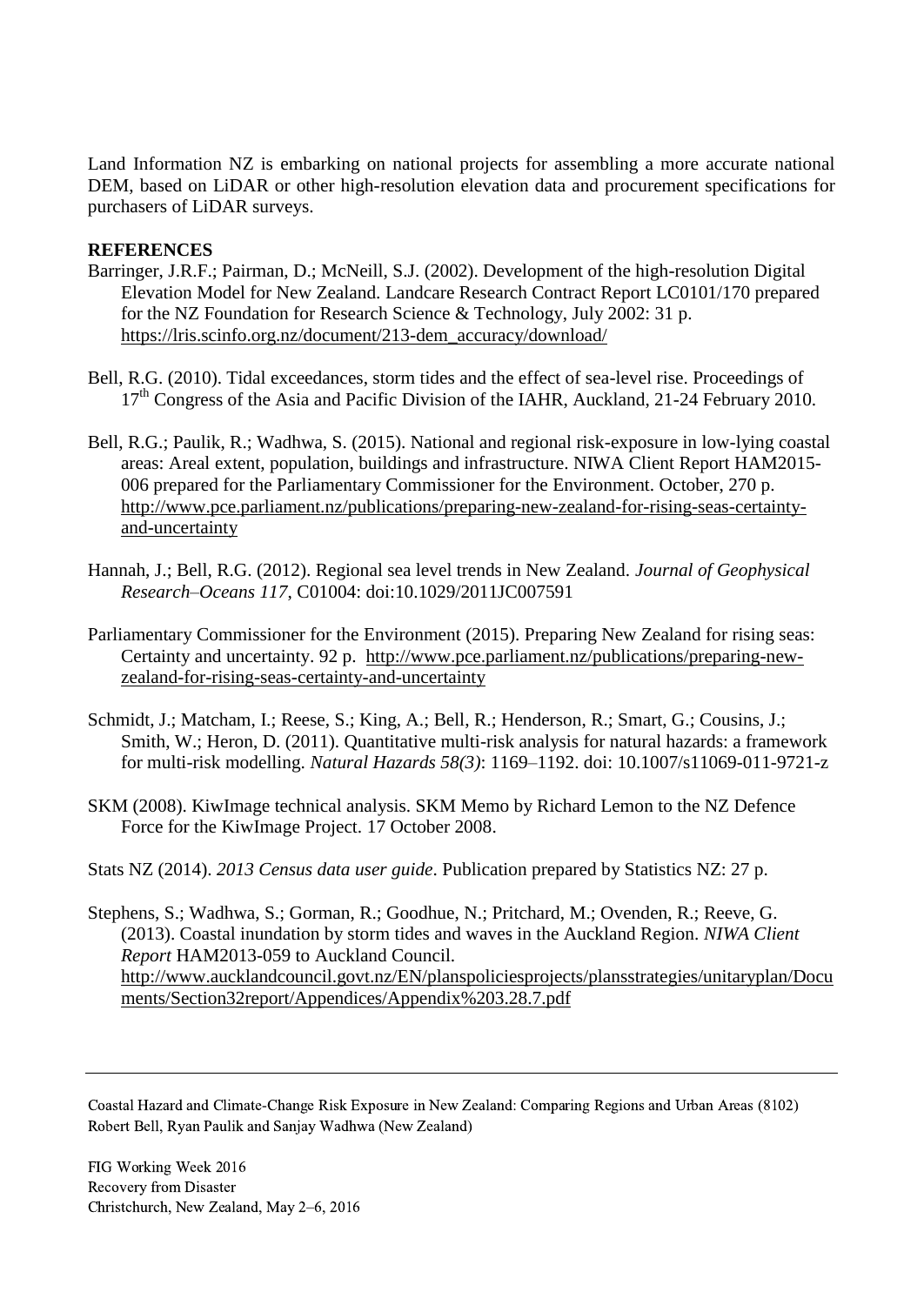Stephens, S.A. (2015). The effect of sea-level rise on the frequency of extreme sea levels in New Zealand. NIWA Consultancy Report HAM2015-090, prepared for the Parliamentary Commissioner for the Environment: 52 p. [http://www.pce.parliament.nz/publications/preparing-new-zealand-for-rising-seas-certainty](http://www.pce.parliament.nz/publications/preparing-new-zealand-for-rising-seas-certainty-and-uncertainty)[and-uncertainty](http://www.pce.parliament.nz/publications/preparing-new-zealand-for-rising-seas-certainty-and-uncertainty)

- Strauss, B.; Kulp, S. (2014). New analysis shows global exposure to sea-level rise. *Research Report by Climate Central,* USA. [http://www.climatecentral.org/news/new-analysis-global-exposure](http://www.climatecentral.org/news/new-analysis-global-exposure-to-sea-level-rise-flooding-18066)[to-sea-level-rise-flooding-18066](http://www.climatecentral.org/news/new-analysis-global-exposure-to-sea-level-rise-flooding-18066)
- Walters, R.A.; Goring, D.G.; Bell, R.G. (2001). Ocean tides around New Zealand. *New Zealand Journal of Marine and Freshwater Research 35*: 567–579.

### **BIOGRAPHICAL NOTES**

**Rob Bell**, is the Programme Leader: Hazards & Risk in the Climate, Atmosphere and Hazards Centre with the National Institute of Water and Atmospheric Research (NIWA), Hamilton, New Zealand. He has completed a PhD (Civil Engineering–Canterbury) and is a Chartered Professional Engineer (CPEng) in environmental engineering. Rob has been involved for 35 years in research and consultancies involving coastal engineering, natural hazards, climate change, sea-level rise and risk assessment, including advice to councils on planning and policy associated with climate change adaptation. Rob was a co-author of New Zealand's 2008 national guidance manual to local government on planning for coastal climate change and coastal hazards (for which he is Project Leader on a revision now underway).

**Ryan Paulik**, is a hazard-risk analyst, with NIWA, Wellington, New Zealand. He has completed a BSc. (Hons) (Physical Geography) and an MSc (Coastal Geomorphology). Ryan is involved in the research and development for the RiskScape project (a joint venture with GNS Science), focusing on fragility/vulnerability functions and asset databases. Ryan has undertaken several hazard-risk assessments for councils and infrastructure operators and assist councils and university students in training on the RiskScape system.

**Sanjay Wadhwa**, is a senior GIS analyst at NIWA, Hamilton, New Zealand. He specializes in coastal-hazard mapping for coastal inundation and sea-level rise and land-water boundaries, along with catchment modelling. Sanjay has undertaken a number of projects for central and localgovernment clients applying GIS modelling and/or mapping techniques to derive risk exposure or sediment runoff. He is a specialist in processing LiDAR datasets. Sanjay also trains NIWA staff in use of GIS systems and provides advice.

**CONTACTS** Dr Rob Bell NIWA PO Box 11-115, Hamilton 3251

Coastal Hazard and Climate-Change Risk Exposure in New Zealand: Comparing Regions and Urban Areas (8102) Robert Bell, Ryan Paulik and Sanjay Wadhwa (New Zealand)